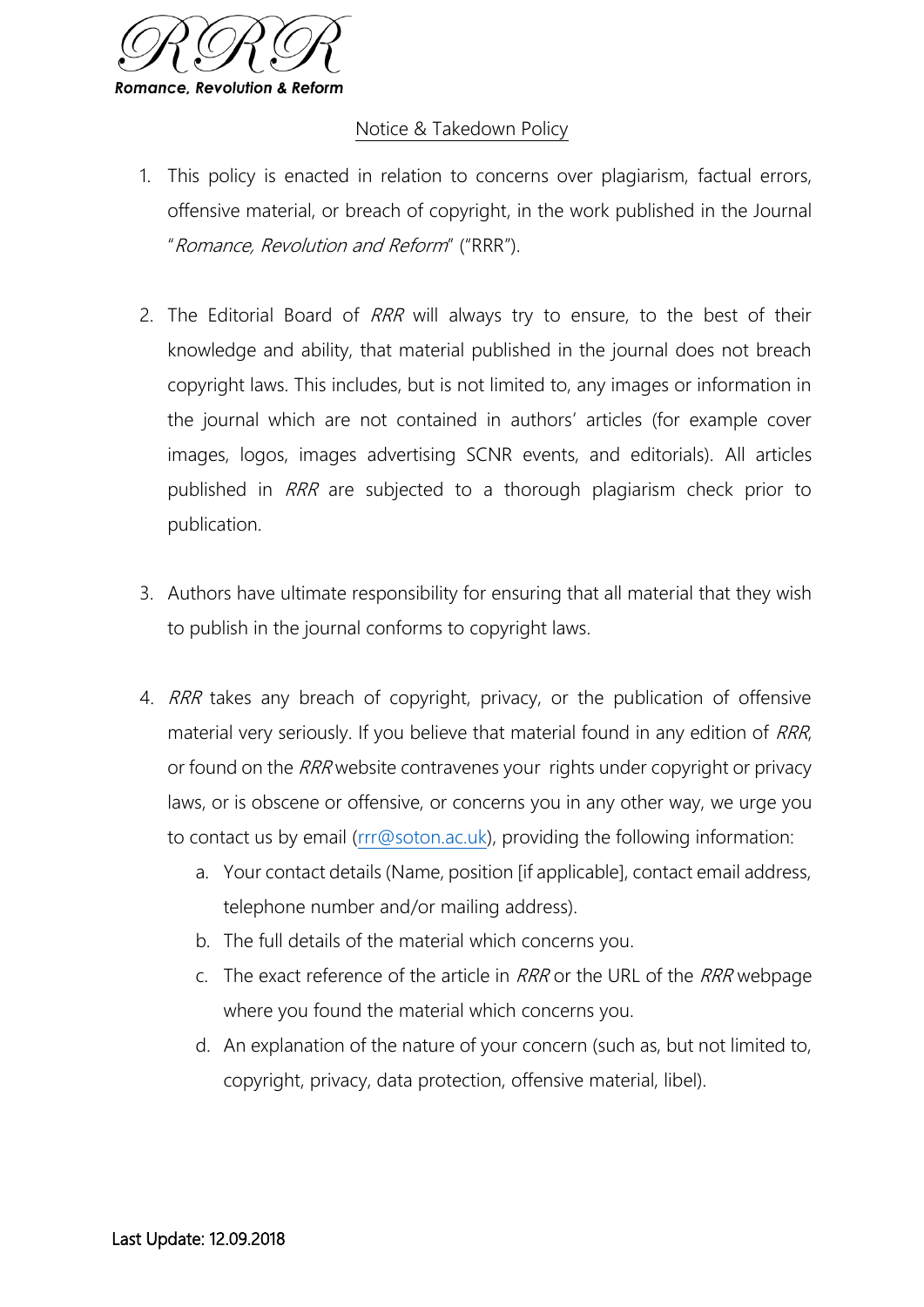

e. Proof of your rights to the material (if your query relates to copyright), and a signed statement, under penalty of perjury that you are the holder of the rights to that material.

Please Note: We are happy for a representative to act on your behalf in making a query, but we will not engage with that representative's complaint unless they are able to provide a signed letter stating that you are willing for them to act on your behalf. We will then contact you separately in order to confirm this.

- 5. Once your email has been received, the Editorial Board of RRR will enact the following take down policy:
	- a. As soon as RRR receives your email, either the Editor-in-Chief, or the Deputy Editor will contact you to confirm receipt of your complaint and temporarily remove the Work form the Journal or disable access to it.
	- b. From the receipt of the complaint and until the dispute is resolved, the material which has caused concern will be removed from the RRR website.
	- c. If necessary, the Editor-in-Chief will make contact with the complainant to confirm that they are happy to allow the representative that they nominated in their original complaint to act on their behalf.
	- d. If relevant, the Editor-in-Chief will contact the complainant, or their representative, to confirm whether their name can be shared with the author of the article that has caused concern. No personal information about the complainant will be shared without prior consent.
	- e. If relevant, the Editor-in-Chief will contact the author of the article with the details of the complaint. In these situations, the Editor-in-Chief will encourage the complainant and the author to reach a swift, amicable and mutually acceptable resolution.
	- f. RRR suggest that the following resolutions may be acceptable to the complainant and contributor: